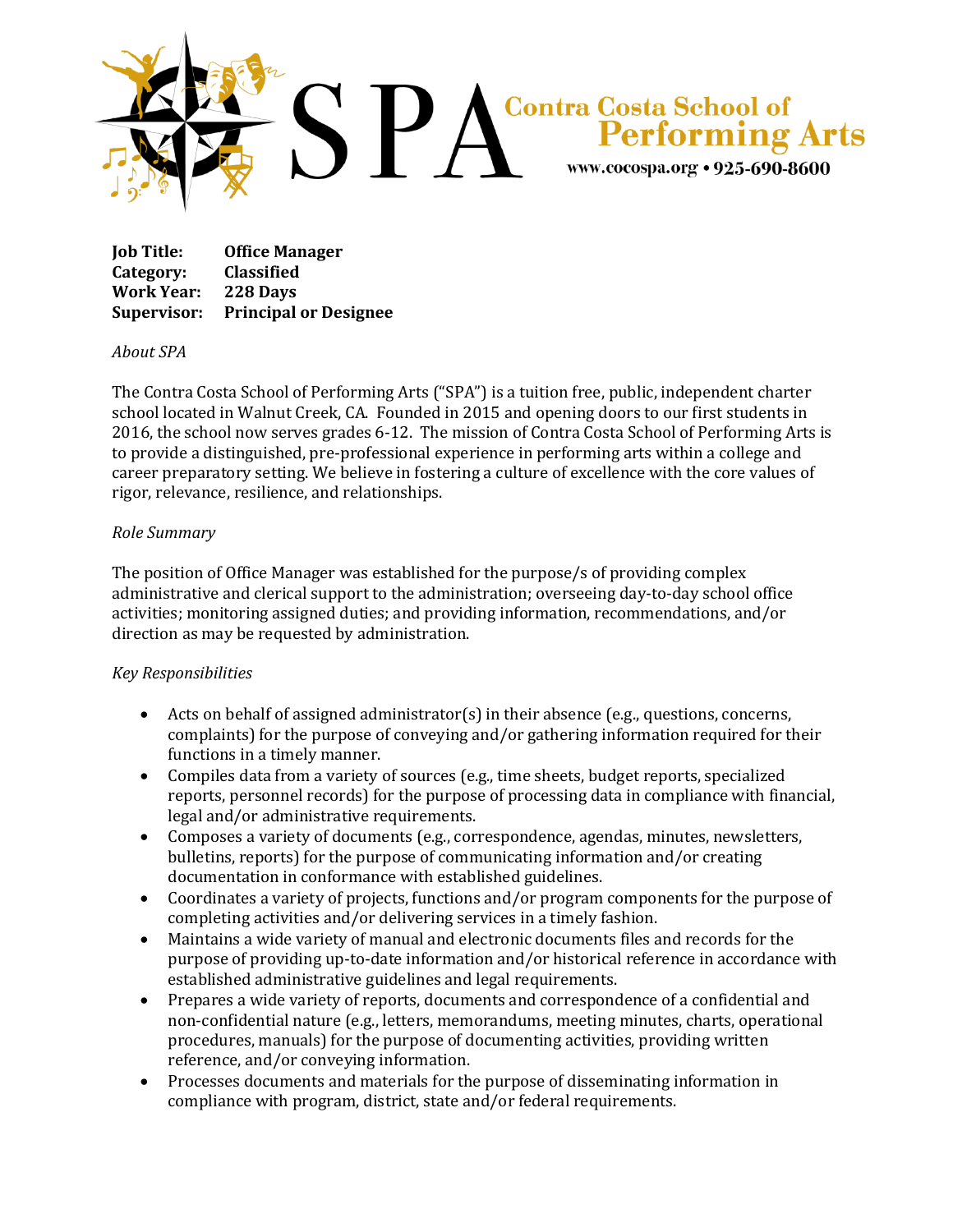- Researches a variety of topics (e.g., current practices, policies, education codes) for the purpose of providing information and/or recommendations and/or addressing a variety of administrative requirements.
- Responds to inquiries from a variety of internal and external parties (e.g., staff, parents, students, public agencies) for the purpose of providing information or direction and/or facilitating communication among parties.
- Supports assigned administrative personnel for the purpose of providing assistance with their functions and responsibilities.
- Participates in a variety of meetings, workshops, and/or trainings for the purpose of providing or receiving information, recording minutes, and supporting the needs of the attendees.
- Answer all incoming calls and disseminate as needed. Place outgoing calls as requested. Work with IT to ensure phone system is operating effectively.
- Ensure a welcoming presence at front of school (either Office Manager or designee) to meet and greet and assist all visitors, parents and students.
- Receive/Monitor all incoming attendance information phone calls, messages and emails. Enter attendance information into Power School and log into Absence Reporting report. Reconcile daily attendance log (sign in/out) in Power School.
- Act as school nurse as needed including caring for all minor injuries. Asses when parents need to be called and place those calls. Log incidents in PowerSchool as necessary. Maintain inventory of first aid supplies.
- Administers other first aid and prescription medications to students (under the direction of a health care professional) when other health technicians are not available for the purpose of providing emergency and necessary care in compliance with established guidelines.
- Monitors students referred for illness or disciplinary action for the purpose of ensuring student welfare and maintaining a secure office environment.
- Maintain an available inventory of office supplies and cleaning supplies. Place orders as needed. Supply order copies to Accounts Payable. Maintain records of all orders placed and received.
- Contact and schedule substitute teachers and staff for all needs. Notify HR of all teacher/staff absences. Maintain an up to date list of substitute teachers with all relevant information as to availability. Maintain relationship with automated substitute system operators and assess systems regularly.
- Maintain supplies for and the operation of copy machines. Asses when service/repair needs to be provided and schedule.
- Maintain relationships with necessary building operations sub-contractors. Provide minor building maintenance as needed. Work with Dean of Students to communicate and facilitate significant repairs and maintenance.
- Manage all external facilities usage including the application and approval process. Work with HR Manager to facilitate assessing charges as appropriate. Ensure proper support staff (i.e. custodial) is available and scheduled as needed.
- Manage school lunch program including state/federal compliance and communication with school lunch provider. Liaise between Admin and Lunch provider when needed. Ensure that sufficient volunteers and/or staff are available for lunch service.
- Other duties as assigned.

## *Qualifications*

• Minimum high school diploma or equivalent